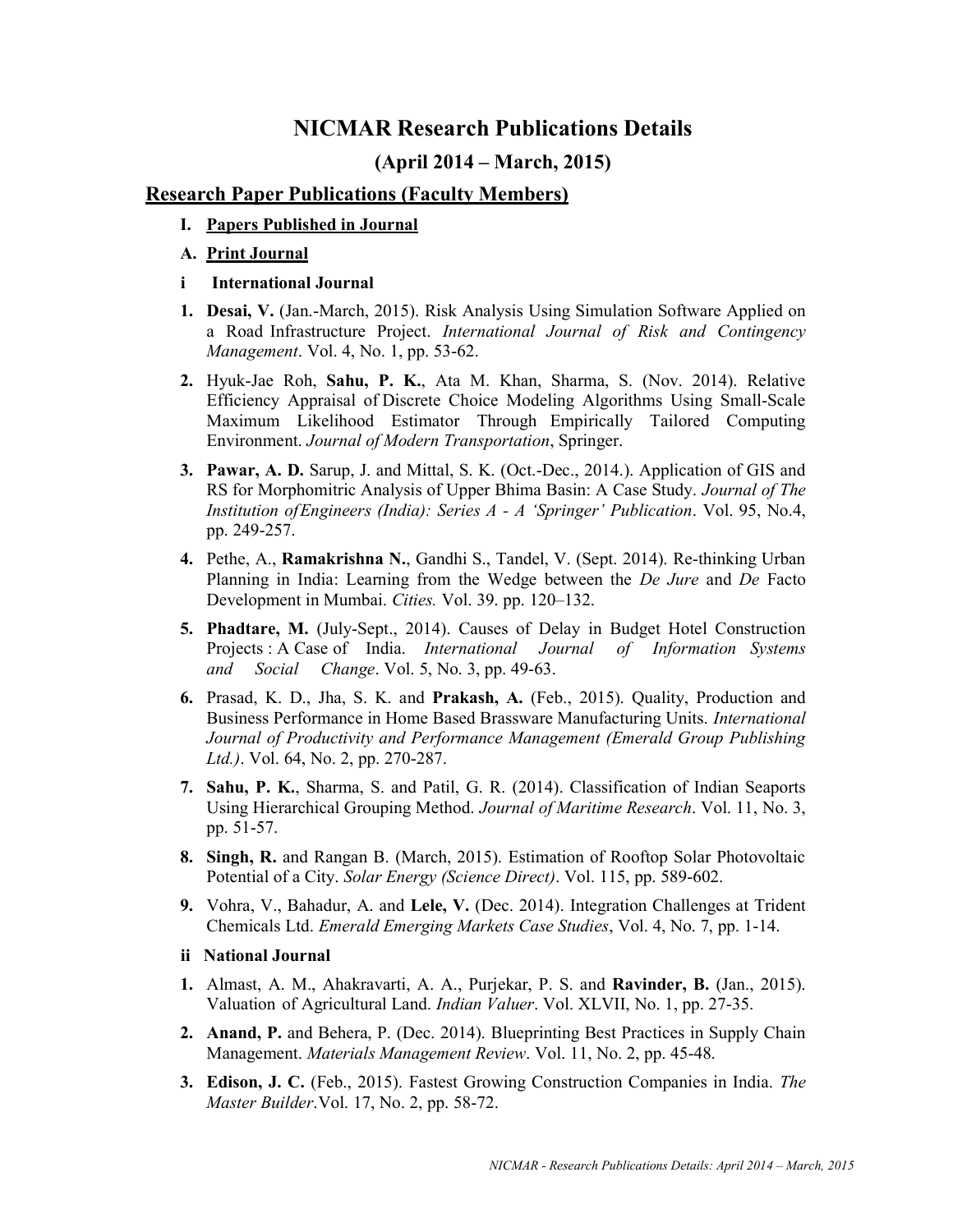- 4. Joshi, M. S. and Sridharan, S. (March, 2015). The Damn Lucky Fellow and the 3 Housewives. Perspective  $-A$  Case Research Journal. Vol. 1, No. 1, pp. 1-23.
- 5. Koner, J. and Bhattacharya, B. (June, 2014). Role of Development Banks towards Indian Industrial Growth : A Study on Some Selected Industries. Perspective on Management. Vol. 6, No. 1, pp. 1-14.
- 6. Madurwar, M. V., Mandavgane, S. A. and Ralegaonkar, R. V. (Sept. 2014). Use of Sugarcane Bagasse Ash as Brick Material. Current Science. Vol. 107, No. 6, pp. 1044-1051.
- 7. Nagarjuna, P. and Samanta, P. K. (Feb. 2015). Toll Supported Finance for Highway Development in India. IOSR Journal of Business and Management. pp. 38- 44.
- 8. Nagarjuna, P. and Samanta, P. K. (Nov., 2014). Conceptual Framework of Performance Indicators for Operational Performance of Toll Roads. The IUJ Journal of Management. Vol. 2, No. 2, pp. 48-52.
- 9. Rao, H. P. and Dutta, S. (Sept., 2014). Fundamental Analysis of the Banking Sector in India, Indian Journal of Finance, Vol. 8, No. 9, pp. 47-56.
- 10. Pai, S. and Shriwas, A. (Dec., 2014). Analysis of Solid Waste Management Model in Denmark. Journal of Indian Building Congress (Preliminary Publication). Vol. XXI, No. 2, pp. 148-152.
- 11. Pathak, S. R. and Yadav, S. (Oct., 2014). Behaviour of Recycled Aggregate in Concrete. Indian Construction. Vol. 47, pp. 12-18.
- 12. Patil, V. (June-August, 2014). Eradication of Child Labour-Socio-Legal Challenge and Judicial Activism in India. American International Journal of Research in Humanities, Arts and Social Sciences. Vol. 7, No. 2, pp. 186-190.
- 13. Rai, S. (Oct. 2014). Strategic HRM Perspectives: Study of Indian Gen Y Management Professionals. Journal of Strategic Human Resource Management. Vol. 3, No. 3, pp. 10-18.
- 14. Ramakrishna N. (July 2013-June 2014). Strategising Poverty Reduction at City Level : The Approach of Hyderabad. Indian Journal of Inclusive Growth. Vol. 1, No. 2, pp. 187-192.
- 15. Ramakrishna N. (June, 2014). Markets of Environmental Products and Services: A Review of Asia Pacific Countries. TERI Information Digest on Energy and Environment. Vol. 13, No. 2, pp. 163-176.
- 16. Ramakrishna N., B. Avanthi and P. Avanthi. (April-June, 2014). An Assessment of land acquisition under Hyderabad Outer Ring Road Project. Indian Journal of Transport Management. Vol. 38, No. 2, pp. 124-137.
- 17. Ramakrishna, N. (July-Dec., 2014). Capacity Building for Urban Governance: CENA Approach of Andhra Pradesh. Urban India. Vol. 34, No. 2, pp. 37-54.
- 18. Rao, H. P., Dutta, S. and Gupta, N. (Sept., 2014). Post Recession Performance Analysis of Indian Banks: A Study of 2008-2012. Pacific Business Review International. Vol. 7, No. 3, pp. 1-12.
- 19. Roy, D. (April-June 2014). Restoration of Heritage Sites in India through Public Private Partnerships. NICMAR-Journal of Construction Management, Vol. XXIX, No. 2, pp. 59-64.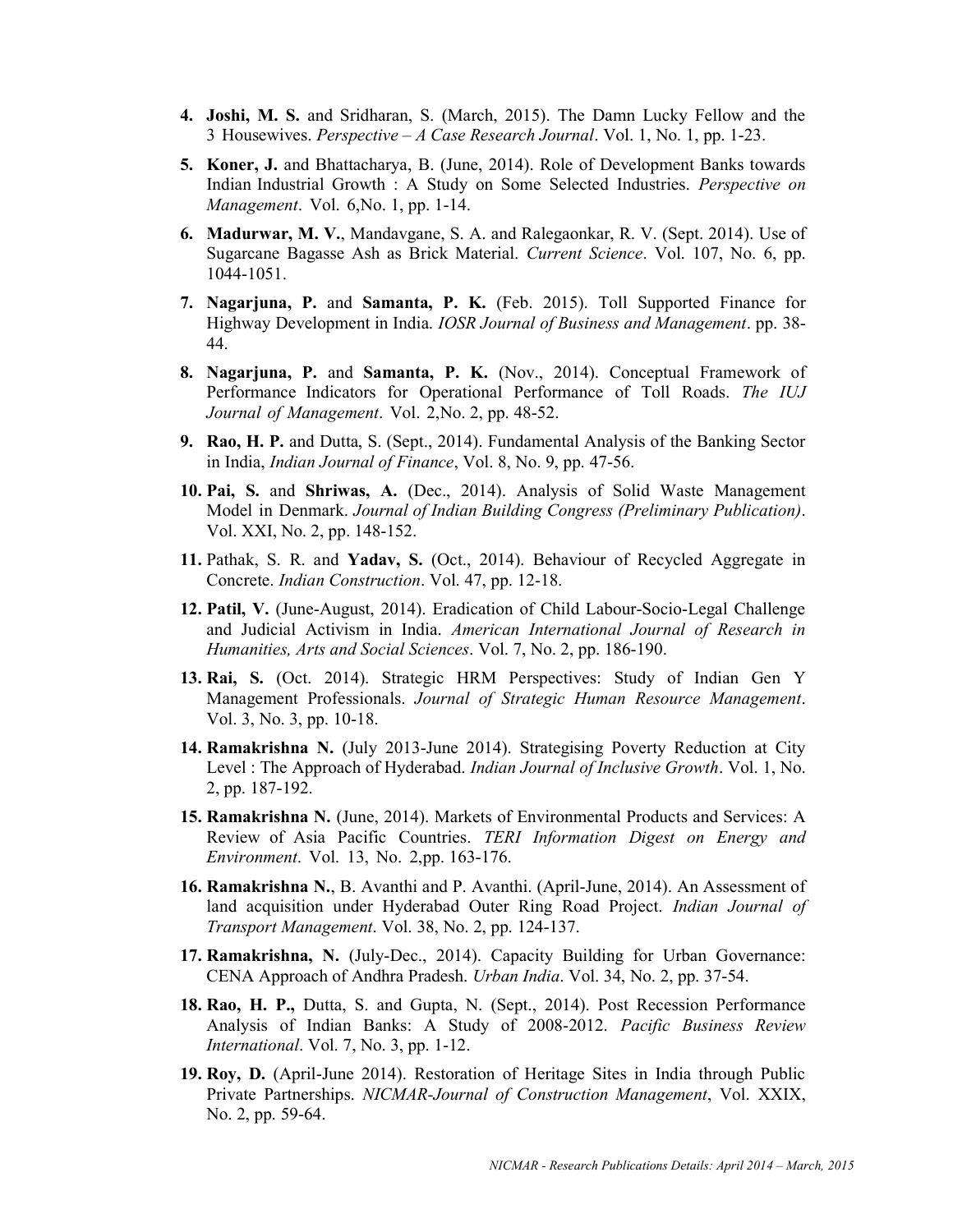- 20. Sahu, P. K., Sharma, S. and Roh, H. J. (Oct.-Dec., 2014).Estimation Of Aggregate Zonal Trips Using Univariate and Multivariate Linear Regression Models. NICMAR-Journal of Construction Management. Vol. XXIX, No. 4, pp. 34-39.
- 21. Saketh, G. P., Swaroop, C. M., Das, Mrunalini, R. G. and Das M. (July, 2014). Impact Index : A New Tool for Improving Organization's Performance. The IUP Journal of Organizational Behaviour. Vol. XIII, No. 3, pp. 71-79.
- 22. Shah, M. N. and Gottipati, T. B. (Oct.-Dec., 2014). Indian Real Estate: Will Awarding on Industry Status, Improve its Prospects?, Journal of the Institute of Town Planners, India. Vol. 11, No. 4, pp. 85-102.
- 23. Singh, I. (April-June, 2014). Planning and Controlling of a National Highway Project – A Case Study. Journal of the Indian Roads Congress. Vol. 74, No. 4, pp. 92-102.
- 24. Singh, I. (Jan., 2015). Imperative of New Techniques in Material Management. Indian Highways. Vol. 43, No. 1 pp, 20-24.
- 25. Singh, I. (March, 2015). Imperative of Public Private Partnership in National Highway Projects. Indian Highways. Vol. 43, No. 3, pp. 19-24.
- 26. Sundrani, D. and Vyas, V. D. (Dec., 2014). Energy from Human Excreta. Journal of Indian Building Congress (Preliminary Publication). Vol. XXI, No. 2, pp. 127- 131.
- 27. Srihari, V. and Das, A. (Nov. 2014). Remediation Strategies for Phenolic Compounds Toxicity. Asian Journal of Pharmacy and Technology. Vol. 4, No. 4, pp. 179-183.

#### B. Online Journal

- 1. Bhoyar, S. and Parbat, D. K. (Aug., 2014). Multi-Objective Model for Time-Cost Trade-Off in Repetitive Construction Project. International Journal of Civil, Structural, Environmental & Infrastructure Engineering Research and Development. Vol. 4, No. 4, pp. 13-24.
- 2. Bhoyar, S. and Parbat, D. K. (June, 2014). Optimal Scheduling for Repetitive Construction Projects with Multiple Crews. International Journal of Emerging Technology and Advanced Engineering. Vol. 4, No.6, pp. 302-307
- 3. Bhoyar, S. and Parbat, D. K. (Sept., 2014). Repetitive Projects Scheduling: Developing CPM-Like Analytical Capabilities. International Journal of Civil Engineering. Vol. 4, No. 5, pp. 37-46.
- 4. Chandra, R., Rahul N. and Yadav, S. (2014). Achievement of Early Compressive Strength in Concrete using Sporosarcina pasteurii Bacteria as an Admixture. International Journal of Advances in Civil Engineering. pp. 1-7.
- 5. Chowdary, N. P., Reddy, P. V., Kiran, N. V., Arya, H. A. T., and Pai, S. (July-Sept. 2014). Enhancing the Strength Properties of Concrete through Activation Techniques. International Journal of Research in Management & Social Science. Vol. 2, No. 3 (II), pp. 172-177.
- 6. Godbole, K. M., Sawant, P. H. and Das, B. B. (Dec., 2014). Corrosion Assessment of Reinforced Steel Bars in Concrete Structures Exposed to Marine Environment - A Bridge Case Study. Journal of Advanced Research in Civil and Environmental Engineering. Vol. 1, No. 3 & 4, pp. 1-16.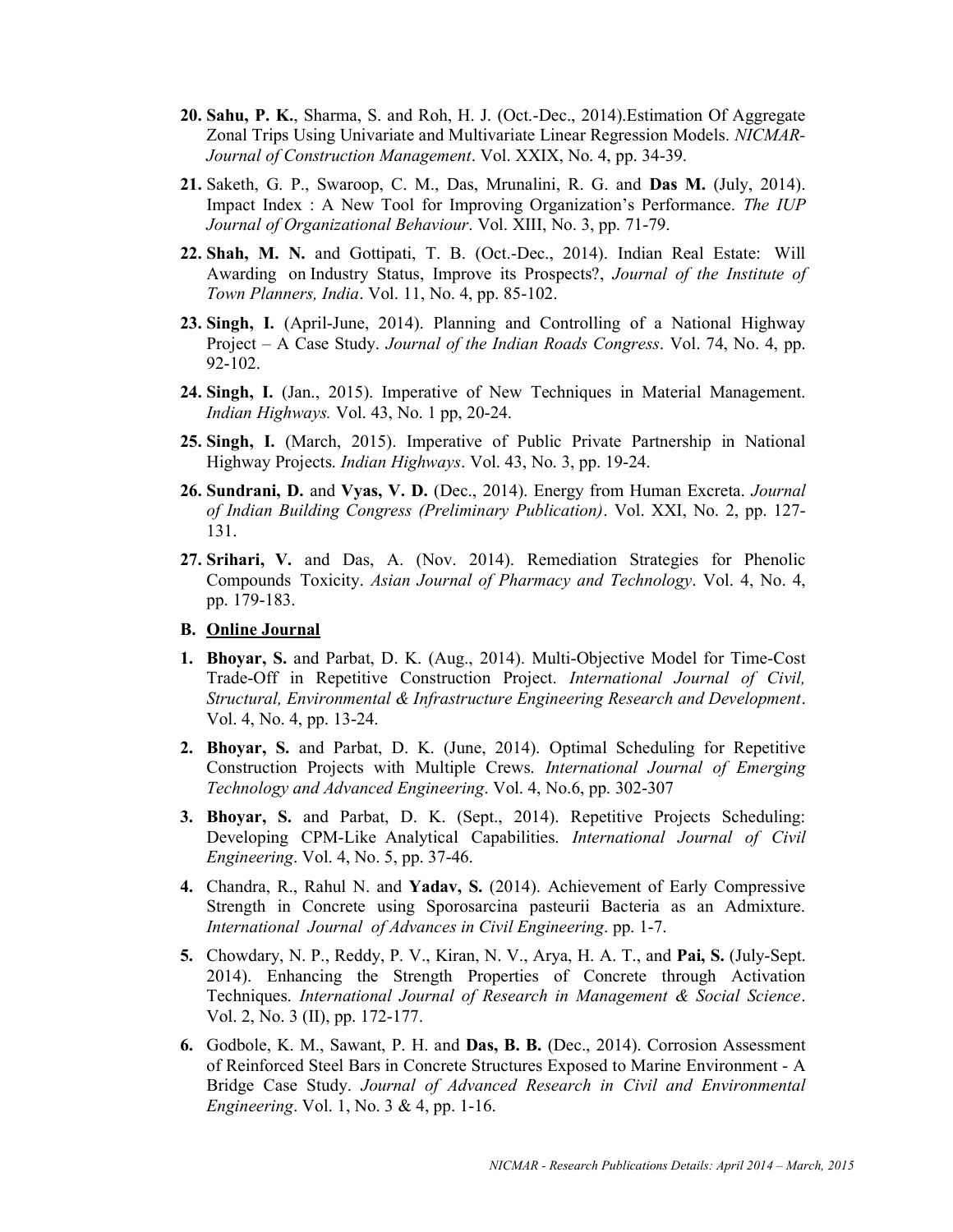- 7. Patil, S. S., Oarbade, S. S., Pund, S. D., Sahoo, S. And Das, B. B. (Dec., 2014). Properties of Light Weight Aggregate Concretes produced by pelletization and Sintering Process. Journal of Advanced Research in Civil and Environmental Engineering. Vol. 1, No. 3 & 4, pp. 1-9.
- 8. Patil, V. (April, 2014). A Study Of Delay In Arbitration Proceedings Due To Disputes Raised in Courts Related To Construction Claims. Research Journali.com - Journal of Management. Vol. 2, No. 3, pp. 2-13.
- 9. Patil, V. (June, 2014). Management of Workplace Injuries Related to Unorganised labour in Construction Industry in India – A Legal Perspective. International Journal of Innovative Research & Studies. Vol. 3, No. 6, pp. 416-422.
- 10. Pawar, A. D., Sarup, J. and Mittal, S. K. (2014). Application of GIS and RS for Flood Evacuation Planning: A Lonavala Case Study. International Journal of Ecology and Development. Vol. 29, No. 3, pp. 70-78.
- 11. Prakash, A. (March, 2015). Business Uses of Life Insurance in a Civilised World. Journal of Advanced Research in Entrepreneurship, Innovation & SMES Management. Vol. 1, No. 2, pp. 1-7.
- 12. Ramana, K. R., Pramadha, V. and Ramakrishna, N. (Jan.-March, 2015). An Evaluation of Skill Development Training in Construction Sector: A Study of NAC. International Journal of Organizational Behaviour and Management Perspective. Vol. 4, No. 1, pp. 1393-1399.
- 13. Ravinder, B. and Srinivas, K. (Jan.-June, 2014). Development of Regression Model for Project Risk Prioritization of Building Construction Projects. African International Journal of Research in Management. Vol. 2, No. 3, pp. 175-180.
- 14. Shan, M. N. and Ramakrishna, R. (Feb., 2015). Detroit: The Case of Bankruptcy of a City Government. IOSR Journal of Business and Management. Vol. 5, pp. 66- 73.
- 15. Singh, A. K., Jha, S. K. and Anand, P. (Dec., 2014). Adoption of Green Manufacturing (GM) in Selected Indian Industries. International Journal of Applied Engineering Research. Vol. 9, No. 23, pp. 20383-20404.
- 16. Totla, P., Saini, S., Bhele, A and Jupally, V. (Feb., 2015). Compliance Driven Cost Control for Telecom Infrastructure Operation Management. Indian Journal of Science and Technology. Vol. 8 (S4), pp. 259-267.
- II. Papers Published in Proceedings
- 1. Bang, V. V. and Phadtare M. (March, 2015). Evidence in Management Research Some Conceptual Issues. Proceedings of International Conference on Evidence Based Management - 2015 Published by Birla Institute of Technology & Science, Pilani.
- 2. Bhattacharjee, D. and Anand P. (Nov. 2014). Practicing Strategic Planning for Collaboration in Oil Sector and Auto-Servicing Sector. Proceedings of Best Practices in Supply Chain Management. Nov. 28-30.
- 3. Chen, C., Martek, I. and Shah, M. N. (May, 2014). The Advantages of the Construction Sector of China and India: A Comparison. Proceedings of 'The 2014 Construction Research Conference on "Construction in a Global Network". Sponsored by 'The Construction Institute of the American Society of Civil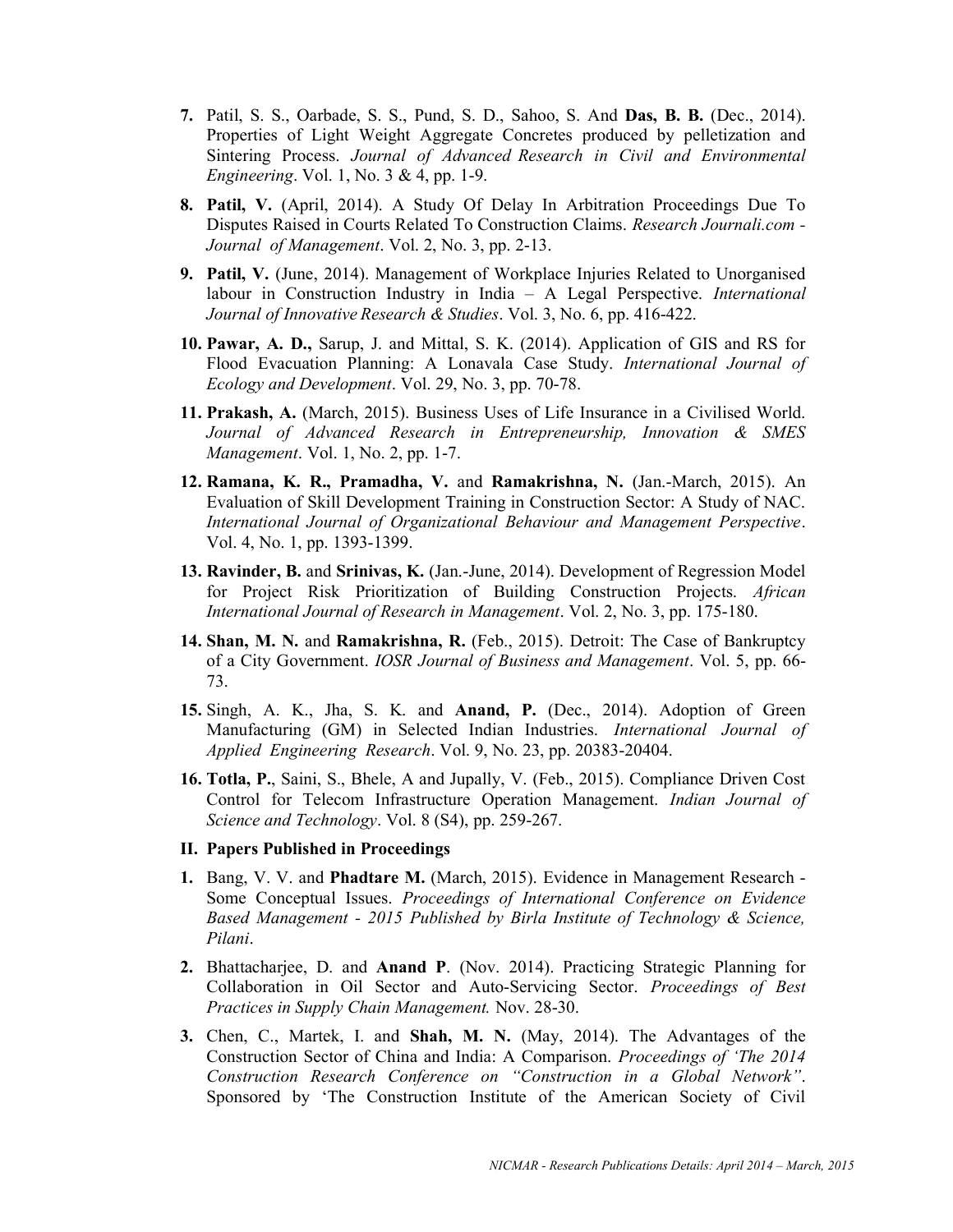Engineers' USA.

- 4. Ganguli, T. K. and Agarwal, A. L. (Feb., 2015). Training To Meet the Needs of the 'Y' Generation for the Successful Delivery of Construction Projects. Conference Proceedings- Project Management Excellence. Mumbai. pp. 21-26.
- 5. Hyuk-Jae Roh, Sharma, S. and Sahu, P. K. (Aug., 2014). Application of Combined Chi-squared  $(x^2)$  and Binomial Statistical Test on Truck Type Distribution in Canada Provincial Highways. Proceedings of Seoul International Conference on Applied Science and Engineering. Korea. pp. 535-543.
- 6. Jain, Sachin and Jain, Suman. (2014). Robots: A Tool for Achieving Cost Effectiveness and Time Saving in Composite Construction Especially in India. Proceedings of CEMCON 2014, pp. 76-85.
- 7. Koner, J. and Shah, M. N. (Feb., 2015). An Empirical Investigation of Causes and Remedies for Delays and Cost Overruns in Mega Power Projects in India. Conference Proceedings- Project Management Excellence. Mumbai. pp. 141-146.
- 8. Maji, A., Mourya, A. K. Nama S. and Sahu, P. K. (Dec. 2014). Alternative Layout of Intersections Under Flyover. Proceedings of the  $19<sup>th</sup>$  International Conference of Hong Kong Society for Transportation Studies. pp. 1-9.
- 9. Prabhudesai, V., Khandolkar, Y. D'souza, L. (Feb. 2015). Making Public Private Partnership Work in Urban Basic Services – Case Study in Urban Water Supply Sector in India. Proceedings of  $5<sup>th</sup>$  National Conference on Emerging Trends in Engineering, Technology and Architecture. Published by Dr. D Y Patil College of Engineering & Technology, Kolhapur, India. pp. 111-115.
- 10. Prahlada R. and Deka P. C. (March, 2015). Forecasting of Time Series Significant Wave Height using Wavelet Decomposed Neural Network. Aquatic Procedia, Published in Science Direct. Vol. 4, pp. 540-547.
- 11. Ramakrishna, N., Wakhloo, A. and Bhattacharya, A. (Feb., 2015). Stakeholders' Assessment of the Infrastructure Project Delays and their Causal Factors. Conference Proceedings - Project Management Excellence. Mumbai. pp. 155-167
- 12. Sahu, P. K. and Patil, G. R. (Dec., 2014). Statistical Investigation and Demand Estimation of Commodity Flow at Mumbai Port. Proceedings of International Conference on Transport Planning & Implementation Methodologies for Developing Countries (TPMDC). pp. 256-264.
- 13. Sahu, P. K. and Patil, G. R. (Jan., 2015). Simultaneous Demand Estimation Model for Major Seaports in India. Proceedings of Transportation Research Board's 94th Annual Meeting, Washington D.C., USA. pp. 1-19.
- 14. Samanta, P. K. (Sept. 2014). An Overview of Entrepreneurship Financing in India. Proceedings of "Unleashing Entrepreneurship in India: Opportunities and Challenges", pp. 269-276.
- 15. Singhal, S., Madhusudan, A. and Sahu, P. K. (Dec. 2014). Unconventional Intersection Layout: An Improved Approach for Intersection Design. Proceedings of National Conference on Current Trends in Civil Engineering, Published by Yeshwantrao Chavan College of Engineering, Nagpur, India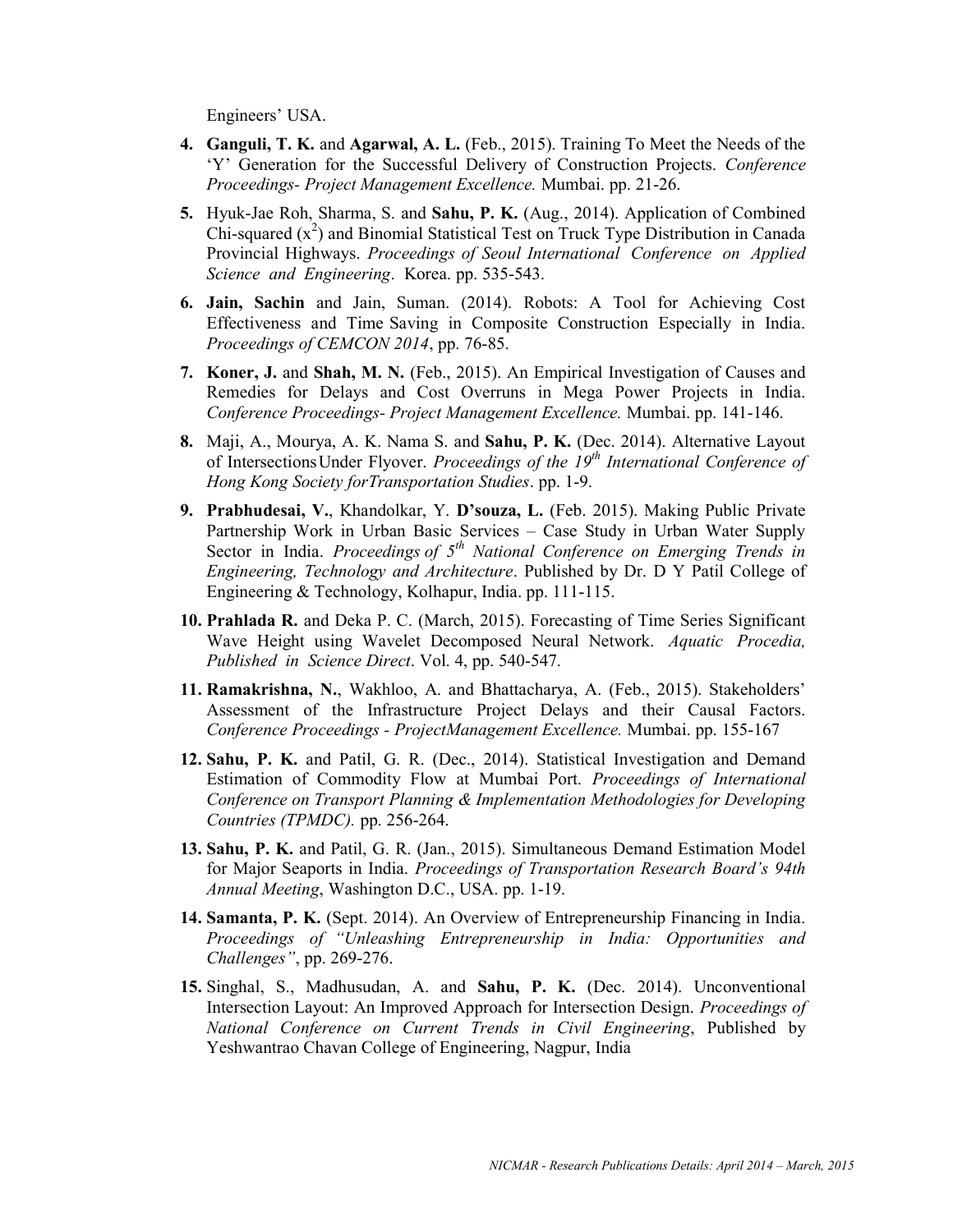- 16. Sridharan, S. and Joshi, M. S. (Feb., 2015). Ownership Patterns and Firm Life Cycle Stages: Evidence from S & P BSE 500, India. Proceedings of 3rd International Conference on Emerging Challenges in Business for Global Sustainability. Published by Symbiosis Institute of International Business.
- 17. Totla, P., Saini, S., Bhele A and Jupally, V. (Feb. 2015). Compliance Driven Cost Control for Telecom Infrastructure Operation Management. Indian Journal of Science and Technology. Vol. 8(S4), pp. 259-267.

## III.Papers / Cases Published in Edited Book

- 1. Desai, D. (Aug., 2014). Electric Motocomp Private Limited. Industrial Marketing  $(2<sup>nd</sup> Edition)$ . PHI Learning Private Limited, Delhi. pp. 248-256.
- 2. Desai, D. (Aug., 2014). Protective Coatings India Limited. Industrial Marketing (2<sup>nd</sup> Edition). PHI Learning Private Limited, Delhi. pp. 257-261.
- 3. Koner, J., Samanta, P. K. and Chatterjee, A. (Dec., 2014). Role of Insurance Business Volume on Indian Economic Development: An Empirical Study of Post IRDA period. Edited Book: Management Innovation and Intervention for Sustainable Development. Excel Publisher, pp. 9-13.
- 4. Manna, A., Chandak, A. and Jain, Sameer. (2014). Conceptual framework of Information retrieve and re-use through web based Management Information System in Construction Projects. Outcome based Competitive Strategies – Issues & Challenges (Edited Book), Chapter  $-23$ . The Associated Publishers, Ambala. India, pp. 291-308.
- **5. Phadtare M. (2014).** Industrial Marketing  $(2^{nd}$  Edition). *PHI Learning Private Limited*, Delhi, India.
- 6. Pramadha, V. (Feb. 2015). Excellence in Management Education. Challenges in Management Education – An Indian Perspective (Edited Book). Paramount Publishing House, New Delhi, India.
- 7. Purandare, A. (Aug., 2014). Automated Solutions Private Limited. Industrial Marketing  $(2<sup>nd</sup> Edition)$ . PHI Learning Private Limited, Delhi. pp. 257-261.
- 8. Shah, M. N. (Aug., 2014). Fast Operating Epoxies: Market Potential Analysis. *Industrial Marketing* ( $2<sup>nd</sup>$  Edition). PHI Learning Private Limited, Delhi
- 9. Sundrani, D. (Dec., 2014). Industrial Marketing of Cement in India. Innovative Ideas in Business Management. Chapter 44, pp. 367-374, Edited Book. Bharti Publications, New Delhi, India
- 10. Sundrani, D. (Jan., 2015). Application of Information Technology and Social Media in Marketing of Houses in India. Advances in Management and Technology - Mapping Strengths with Opportunities (Edited Book). McGraw Hill Education (I) Pvt. Ltd. New Delhi, India.

## IV.Book Review

- 1. Koner, J. (April.-June, 2014). An Uncertain Glory: India and Its Contradictions. NICMAR- Journal of Construction Management. Vol. XXIX, No. 2, pp. 65-66.
- 2. Koner, J. (Jan.-March, 2015). Construction Economics: A New Approach. NICMAR-Journal of Construction Management. Vol. XXX, No. 1, pp. 111-112.